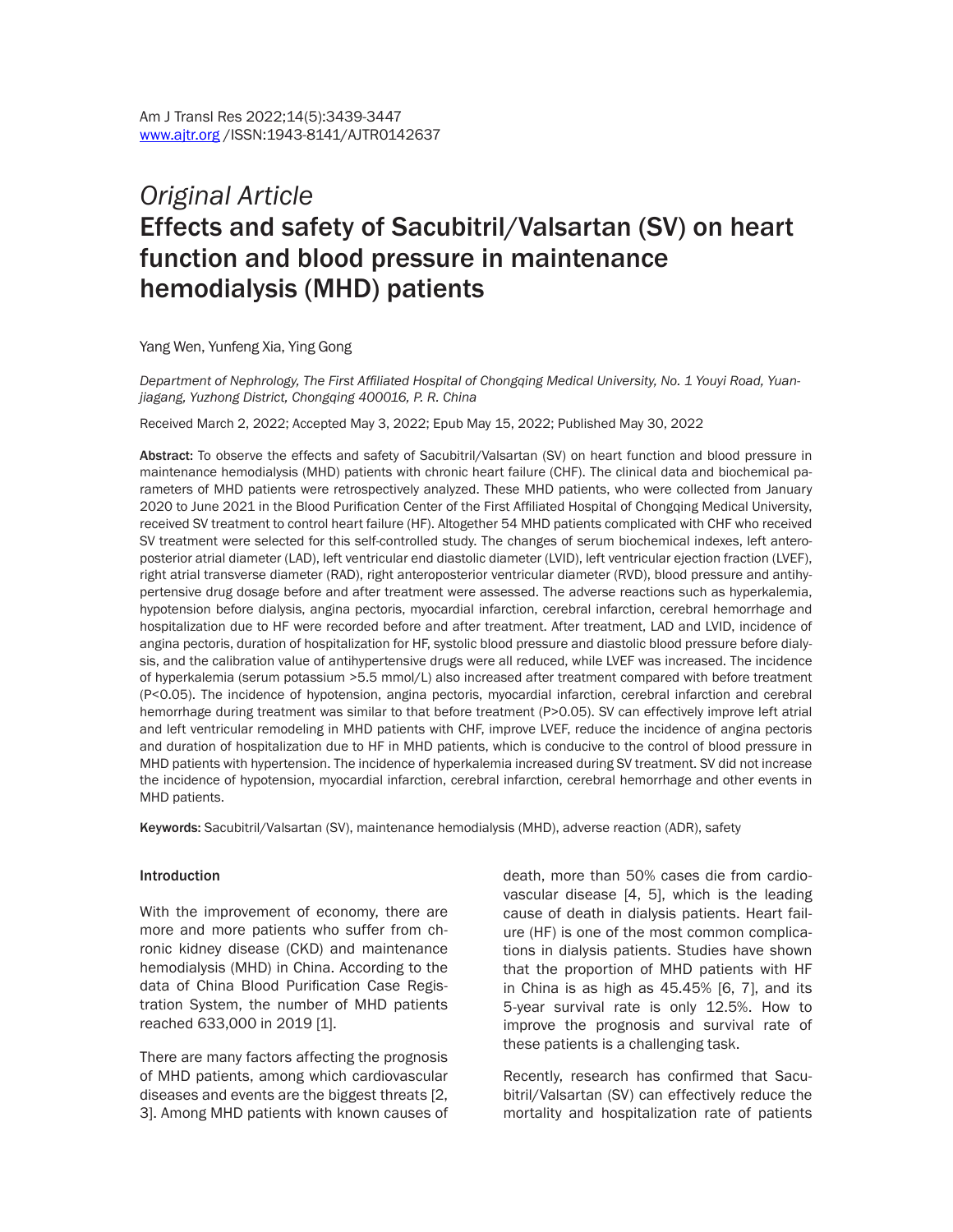with chronic heart failure (CHF) combined with reduced ejection fraction, and its effect is superior to angiotensin converting enzyme inhibitor (ACEI) [8]. It is one of the most promising drugs in CHF treatment [9, 10]. However, there are insufficient clinical data on the efficacy and safety of this drug in MHD patients complicated with CHF. The purpose of this research is to observe SV's effect on the cardiac structure and function of MHD patients complicated with CHF, and to investigate its safety in MHD patients, hoping to provide reference for improving their prognosis and quality of life.

## Data and methods

## *Objects of study*

This research is a self-controlled study. Altogether 54 MHD patients complicated with chronic heart failure who had received SV treatment from January 2020 to June 2021 were selected in the Blood Purification Center of the First Affiliated Hospital of Chongqing Medical University and analyzed retrospectively. Ethical batch number: LL2020 (Review) A54 (Nuclear) 012.

## *Inclusion criteria*

1) Patients with the end-stage renal disease who received maintenance hemodialysis for at least 3 months; 2) Those who met the CHF diagnostic criteria in Chinese Guidelines for the diagnosis and treatment of heart Failure 2018 [11]; 3) LVEF<55% before treatment; 4) Before dialysis, systolic blood pressure >100 mmHg and diastolic blood pressure >60 mmHg.

#### *Exclusion criteria*

1) Patients with insufficient data that affected the results; 2) Patients combined with malignancy, congenital heart disease, tuberculosis, HIV and cardiac resynchronization treatment; 3) Serum potassium ≥6.5 mmol/L within 3 months before treatment.

All patients received regular hemodialysis (3 times/week, 4 h/time) with control of blood pressure. All patients were treated with one or more of the antihypertensive drugs such as CCB/ACEI/ARB/β-blocker/α-blocker to control their blood pressure before treatment. At the beginning of SV treatment, the original antihypertensive drugs were directly switched to SV, or the ACEI/ARB drugs in the original antihypertensive regimens were switched to SV, or SV was added to the original antihypertensive regimens to control blood pressure. If the early morning systolic blood pressure ≤100 mmHg or diastolic blood pressure ≤60 mmHg lasted for more than 2 days, the antihypertensive drugs except SV should be reduced until the drug was stopped, and then the amount of SV should be reduced. Moreover, improvement of renal anemia (iron, recombinant human erythropoietin), regulation of calcium and phosphorus metabolism and other treatments should be conducted. The used SV tablets were from Beijing Novartis Pharmaceutical Co., LTD., national medicine standard J20190002, titrated dose 50-200 mg, orally, twice a day. All patients were treated for 6 months.

## *Research methods*

## *Follow-up visit*

All patients were followed up by outpatient and telephone once every month for an average of 6 months.

#### *General clinical data, biochemical parameters and cardiac ultrasound data collection before and after SV treatment*

*General clinical data:* The following data were collected: Age, gender, BMI, dialysis age, dry weight, urea clearance rate, primary disease composition, NYHA cardiac function grading, pre-dialysis systolic blood pressure (SBP), predialysis diastolic blood pressure (DBP), and medication (The dosage of antihypertensive drugs was measured by the ratio of the actual dosage to the defined daily dose (DDD) of patients. When the same patient received multiple antihypertensive drugs, the calibrated dose is the sum of the ratio of the actual dose of each drug and DDD of the drug).

*Biochemical criteria:* Hemoglobin, blood calcium, blood phosphorus, iPTH, blood creatinine, urea nitrogen and blood potassium were examined monthly before and during SV treatment, and blood samples were taken from hemodialysis pipeline before dialysis. The biochemical indexes of hemoglobin were tested by automatic blood routine tester (China, Shenzhen, Mindray, BC-5600) and automatic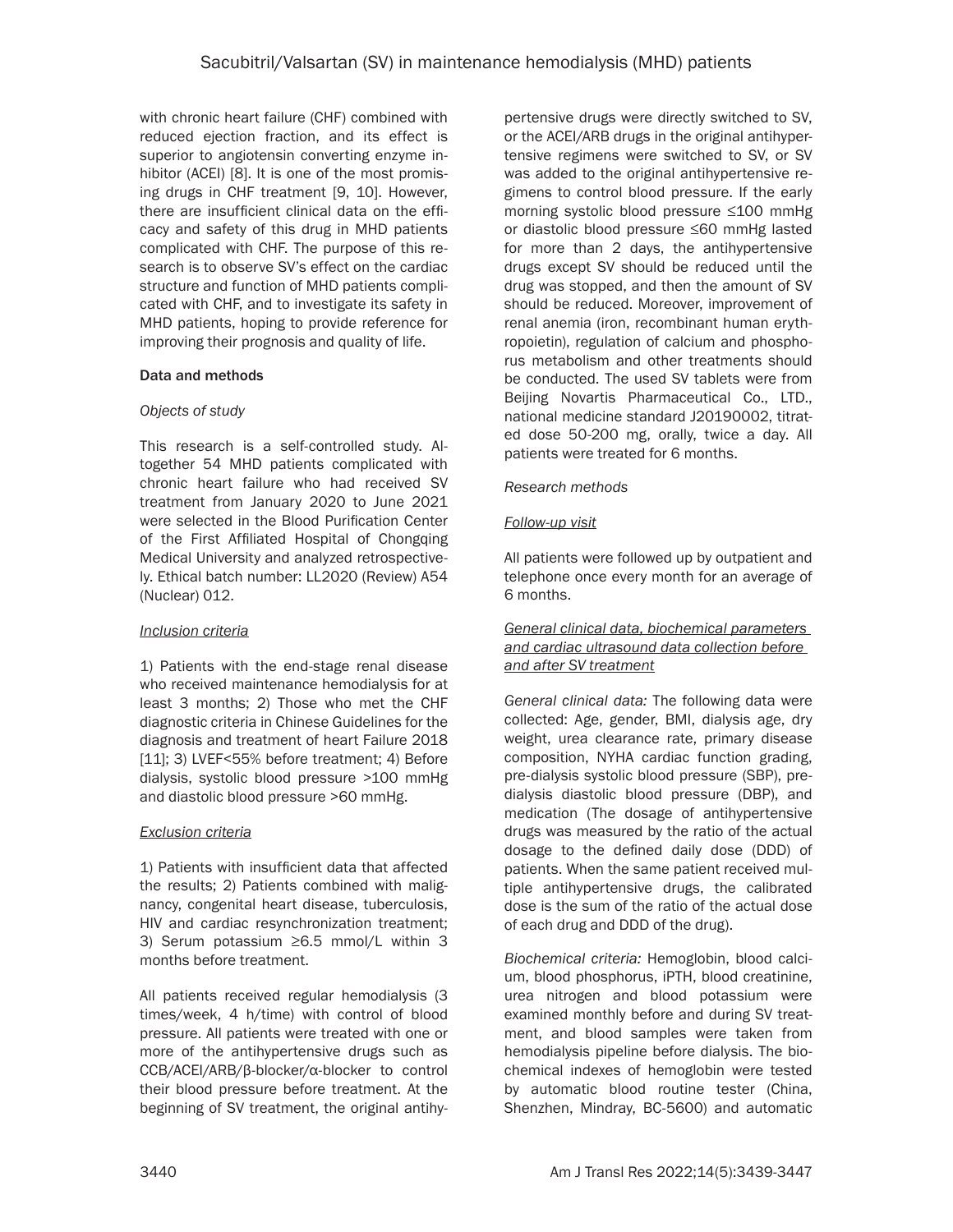|               |  |  | <b>Table 1.</b> General clinical data of patients before treat- |  |
|---------------|--|--|-----------------------------------------------------------------|--|
| ment $(n=54)$ |  |  |                                                                 |  |

| Age                                       | $50.9 + 14.6$ |
|-------------------------------------------|---------------|
| Gender (male/female)                      | 29/25         |
| Dialysis age (months)                     | 32.81±20.42   |
| BMI ( $\text{Kg/m}^2$ )                   | 22.81±2.89    |
| Dry Weight(DW) (Kg)                       | 61.35±14.38   |
| KT/V                                      | $1.28 + 0.14$ |
| Primary Component n (%)                   |               |
| Chronic Glomerulonephritis (CG)           | 32(59.2)      |
| Diabetic Nephropathy (DN)                 | 6(11.1)       |
| <b>Hypertensive Nephropathy</b>           | 9(16.7)       |
| Other                                     | 7(13.0)       |
| NYHA Heart Function Classification (%)    |               |
| I                                         | O(0)          |
| Ш                                         | 13 (24.0)     |
| Ш                                         | 34 (63.0)     |
| IV                                        | 7(13.0)       |
| Systolic pressure before dialysis (mmHg)  | $151 + 19$    |
| Diastolic pressure before dialysis (mmHg) | $90 + 21$     |
| Drug Usage                                |               |
| Metoprolol, n (%)                         | 51 (94.4)     |
| Ivabradine, n (%)                         | O(0)          |
| Digitalis, n (%)                          | 13(24.1)      |
| Nitrates, n (%)                           | 28 (51.9)     |
| SV maintenance dose, n (%)                |               |
| 50 mg, twice/d                            | 8(14.8)       |
| 100 mg, twice/d                           | 41 (75.9)     |
| 200 mg, twice/d                           | 5(9.3)        |

biochemical analyzer (Japan, Tokyo, Hitachi, 5800). All steps are strictly operated in accordance with the kits and instrument instructions.

*Cardiac ultrasound data:* Echocardiographic measurements of patients before and after SV treatment were collected, including left anteroposterior atrial diameter (LAD), left ventricular end diastolic diameter (LVID), left ventricular ejection fraction (LVEF), right atrial transverse diameter (RAD), and right anteroposterior ventricular diameter (RVD). It was determined by color Doppler echocardiography (Amsterdam, Netherlands, EPIQ-5).

#### *Adverse reactions record during SV treatment*

Adverse reactions during treatment were recorded, including hyperkalemia, hypotension before dialysis, angina pectoris, myocardial infarction, cerebral infarction, cerebral hemorrhage, and hospitalization due to heart failure.

Hyperkalemia was defined as blood potassium exceeding 5.5 mmol/L and the hyperkalemia of the same patient before and after a single dialysis was limited to one person time; Predialysis hypotension was defined as a mean SBP<90 mmHg or a mean DBP<60 mmHg over two sessions before dialysis; Angina pectoris was limited to symptoms such as chest area tightness, crushing feeling, and chest pain, which could be relieved within 10 min or relieved within 10 min after nitroglycerin and Suxiaojiuxin pills were taken under the tongue; Myocardial infarction was defined as acute myocardial infarction with obvious abnormality of electrocardiogram and myocardial enzyme spectrum; Cerebral infarction and cerebral hemorrhage were defined as newly emerging limb movement disorders and the new onset was clearly diagnosed by cranial imaging examination; The occurrence of the same adverse reaction in the same patient and day was limited to one person at a time.

## *Statistical methods*

SPSS 22.0 [12] statistical software was conducted to analyze the data, and

to plot the data. The measurement data were expressed as (*\_ x*±s). For the comparison of mean values before and after treatment, paired sample T-test was used if the difference followed normal distribution; Wilcoxon signed rank test of paired sample was used if the difference did not follow normal distribution. P< 0.05 was considered statistically remarkable. Graphpad [13] PRISM 6.0 was employed

## Results

## *Baseline clinical data*

A total of 54 patients were enrolled in this research, including 29 males and 25 females, with an average age of 50.9±14.6 years old, dialysis age of  $35.81 \pm 24.42$  months. KT/V was 1.28±0.14, SV titrated dose was 50-200 mg, twice a day, and SV dose was adjusted up and down according to patients' blood pressure and blood potassium (Table 1).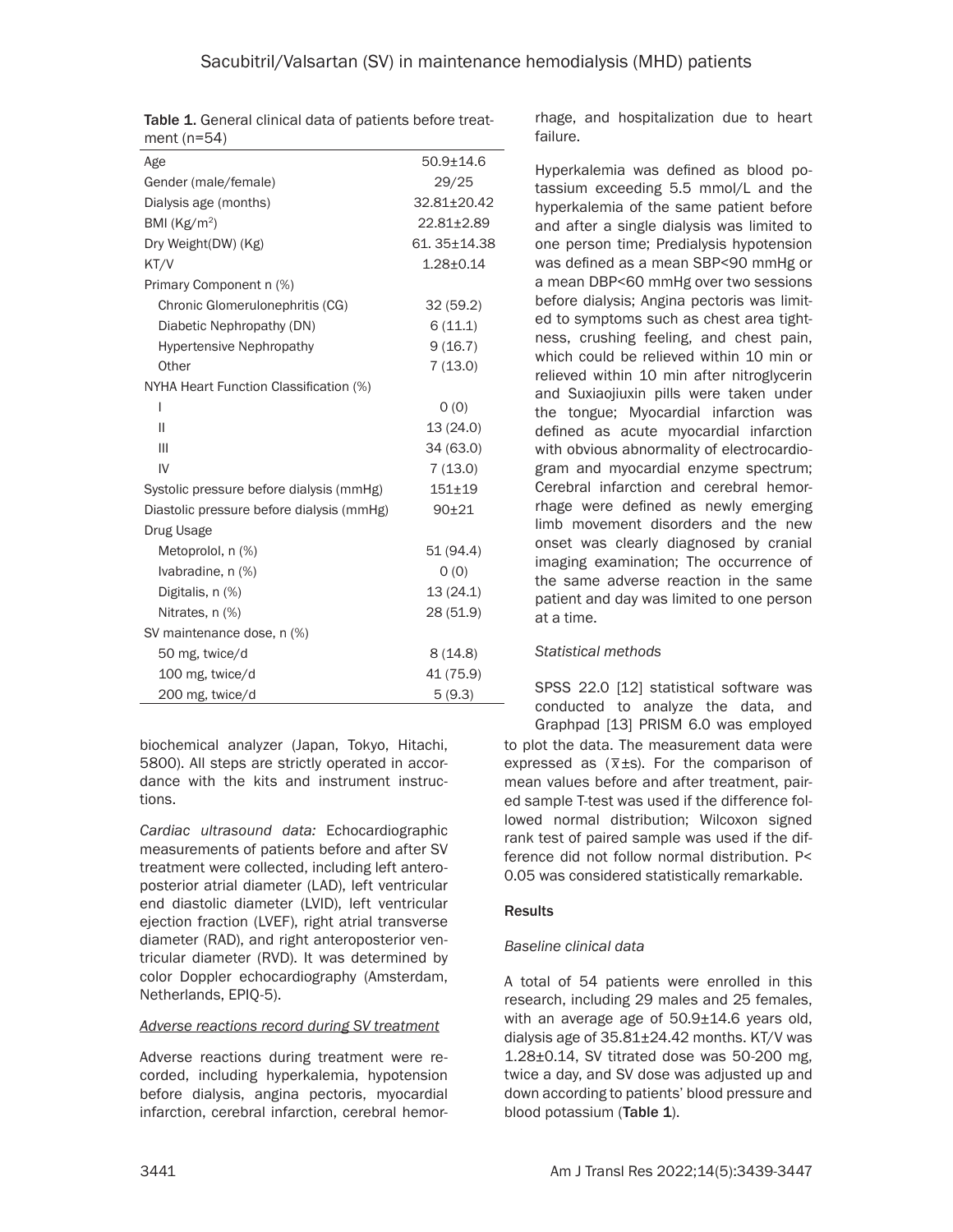## *Serum biochemical indices before and after SV treatment*

All patients were followed up once a month on average for hemoglobin, blood calcium, blood phosphorus, iPTH, pre-dialysis serum creatinine, pre-dialysis urea nitrogen, albumin and blood potassium, blood samples were taken through hemodialysis pipeline before dialysis. It manifested that there was no marked difference in total serum potassium level between before and after SV treatment (P>0.05; Figure 1), but the incidence of hyperkalemia decreased after SV treatment (P<0.05; Table 2). There were no significant differences in hemoglobin, serum calcium, serum phosphorus, iPTH, predialysis serum creatinine, pre-dialysis urea nitrogen and albumin before and after treatment (P>0.05; Figure 1).

## *Comparison of cardiac color doppler ultrasonography before and after SV treatment*

By cardiac ultrasound examination, the measured values of LAD and LVID after treatment were lower than those before treatment, and LVEF was higher than those before treatment (P<0.001). The difference was statistically marked, but RAD and RVD had no statistical difference before and after treatment (P>0.05; Figure 2).

## *Comparison of systolic and diastolic blood pressure before and after SV treatment*

After 6 months of SV treatment, patients' SBP and DBP before dialysis decreased compared with that before treatment (P<0.001; Figure 3), and the dosage or type of antihypertensive drugs decreased compared with that before treatment (P<0.05; Figure 4).

## *Adverse reactions during SV treatment*

In this research, 54 patients with hyperkalemia, hypotension before dialysis, angina pectoris, myocardial infarction, cerebral infarction, cerebral hemorrhage and HF were followed up within 6 months before SV treatment. Meanwhile, the incidence of these same adverse reactions was recorded during the 6-month period of SV treatment for all patients. After treatment, the incidence of hyperkalemia (serum potassium >5.5 mmol/L), angina pectoris and hospitalization due to HF were all lower than those before treatment. There was no

marked difference in the incidence of hypotension, myocardial infarction, cerebral infarction and cerebral hemorrhage before and after dialysis ( P>0.05; Table 2).

## **Discussion**

Maintenance hemodialysis patients are prone to ventricular remodeling and reduced myocardial contractility due to uremic toxin, renal hypertension, activation of RAAS system, nutrient intake, synthesis deficiency, etc [14]. As one of the most common complications in patients with end-stage renal disease, HF is a serious threat to patients' life safety and affects their quality of life [15]. Cardiovascular and cerebrovascular events are the main causes of death in MHD patients [16]. How to improve patients' prognosis is a persistent concern of hemodialysis doctors.

SV is a eutectic of angiotensin receptor antagonist and enkephalin inhibitor [17]. By inhibiting enkephalinase, it increases the levels of natriuretic peptide hormones such as ANP, BNP and CNP, and inhibits the activation of RAAS system, which plays a dual role in inhibiting sympathetic activity, reducing aldosterone secretion, relaxing blood vessels Anti myocardial hypertrophy and anti myocardial fibrosis [18]. Many clinical studies have confirmed that SV could effectively reduce cardiovascular mortality and hospitalization rate due to HF in CHF patients [19], and could improve ventricular remodeling and enhance LVEF. It has recently been reported that SV has a good effect on lowering blood pressure and has a significant effect on refractory hypertension such as renal hypertension [20]. However, there are few clinical data of SV for MHD complicated with CHF and hypertension. It's therefore urgent to verify the efficacy and safety of SV in dialysis patients.

This study retrospectively analyzed the clinical data of MHD patients complicated with CHF who received SV treatment in the blood purification center of our hospital. The results showed that there were no significant differences in serum calcium, phosphorus, iPTH, hemoglobin, pre-dialysis creatinine, pre-dialysis urea nitrogen, albumin and other indexes in all patients before and after treatment. In 6 patients, urine volume increased after treatment, ultrafiltration volume decreased, predialysis urea nitrogen and creatinine levels decreased before dialysis. It might be related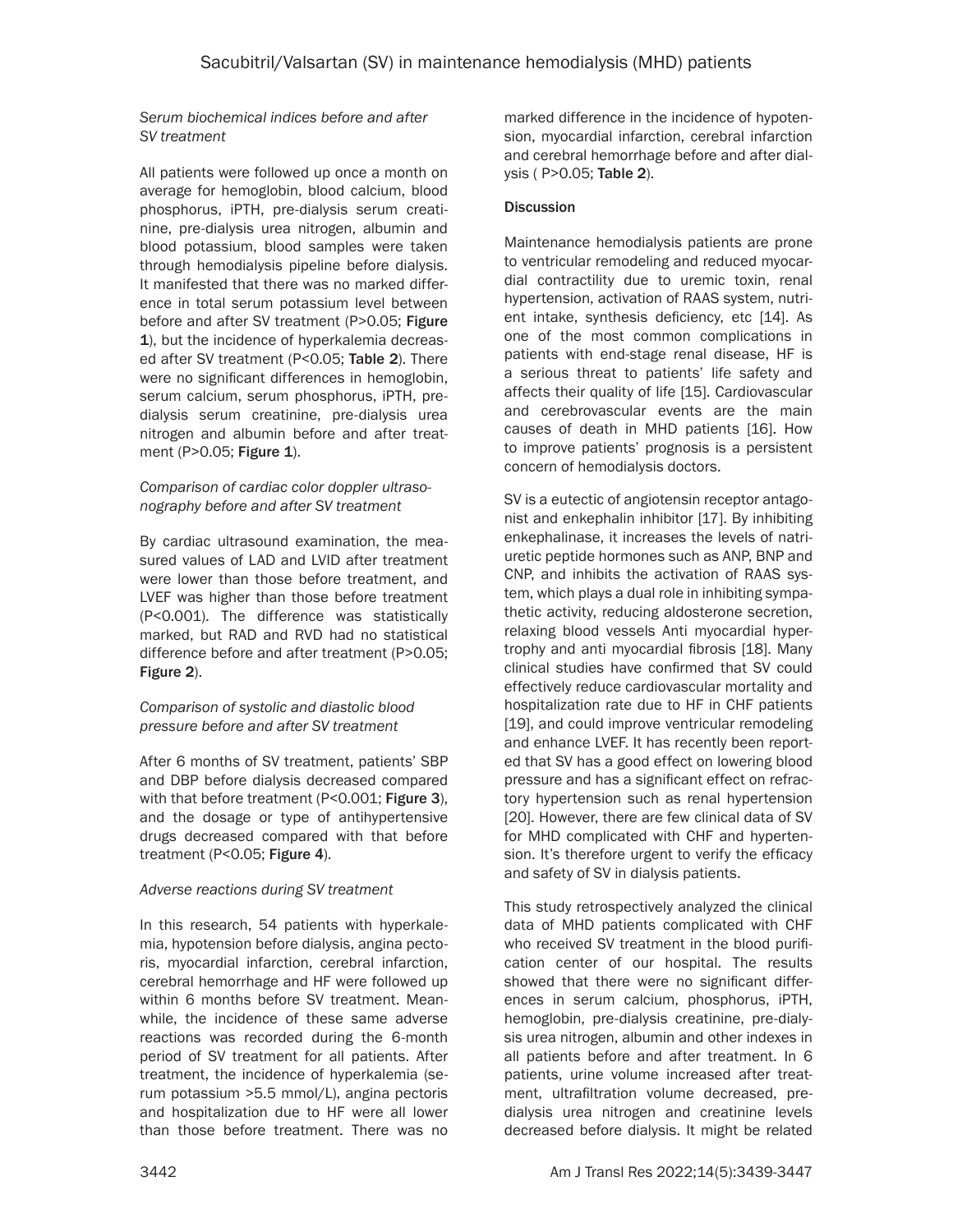## Sacubitril/Valsartan (SV) in maintenance hemodialysis (MHD) patients



Figure 1. Comparison of laboratory biochemical indices before and after SV treatment. A. Changes of Calcium (mmol/L) before and after treatment; B. Changes of Phosphorus (mmol/L) before and after treatment; C. Changes of iPTH (pg/dl) before and after treatment; D. Changes of potassium (mmol/L) before and after treatment; E. Changes of Pre-dialysis creatinine (μmol/L) before and after treatment; F. Changes of Pre-dialysis urea nitrogen (mg/L) before and after treatment; G. Changes of Albumin (g/L) before and after treatment; H. Changes of Hb (g/L) before and after treatment.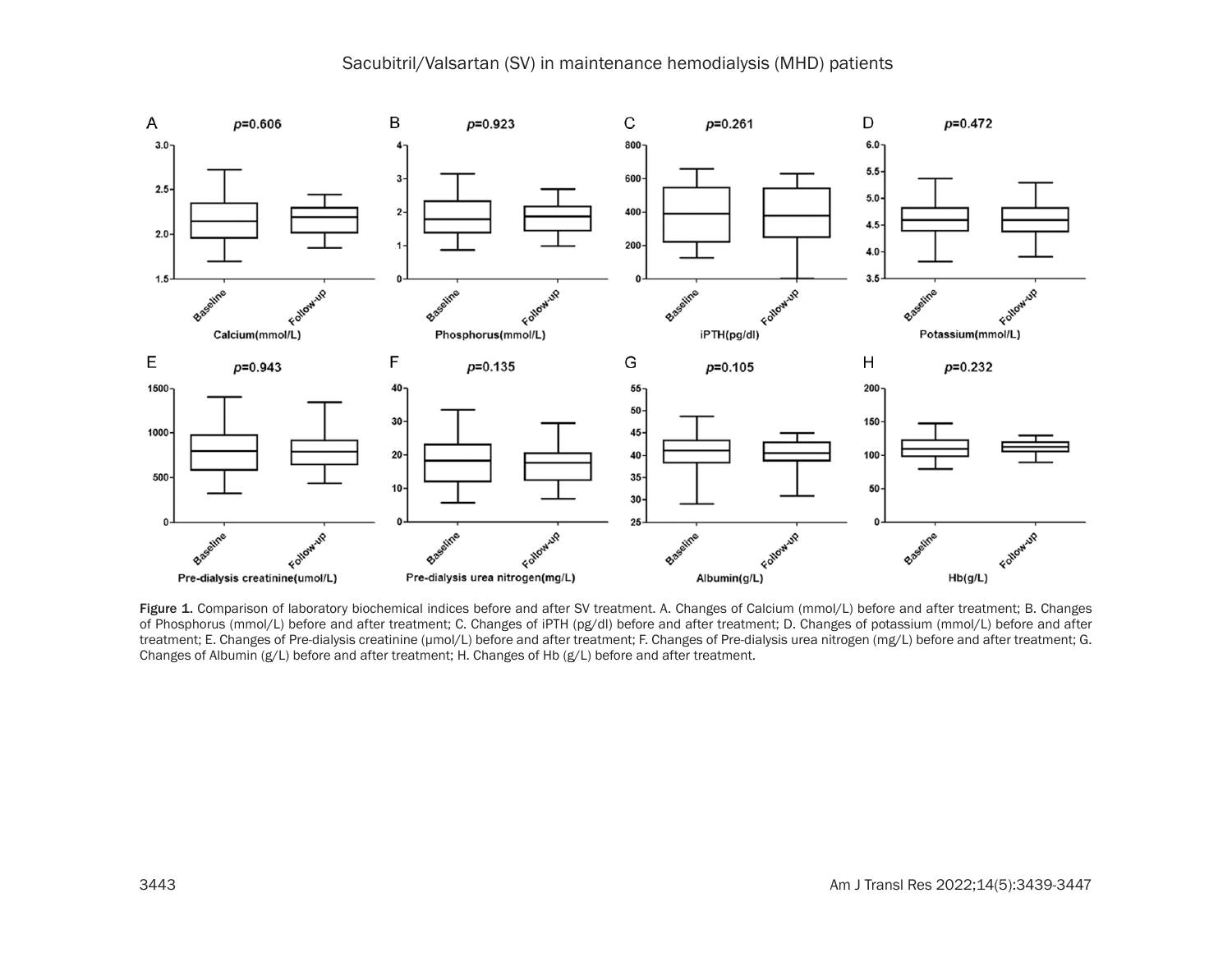| Group            | Hyperkalemia Hypotension |                 | Angina         | Miocardial<br>infarction | Cerebral<br>infarction | Cerebral<br>hemorrhage                                                   | Hospitalization<br>for HF                                               |  |
|------------------|--------------------------|-----------------|----------------|--------------------------|------------------------|--------------------------------------------------------------------------|-------------------------------------------------------------------------|--|
| Before treatment | 6                        | 5               | 12             | 5                        | $\overline{4}$         | $\overline{2}$                                                           | $\overline{2}$                                                          |  |
| After treatment  | 15                       | 6               | $\overline{4}$ | 3                        | $\overline{2}$         | $\mathbf 1$                                                              | 10                                                                      |  |
| $x^2$ value      | 4.788                    | 0.101           | 4.696          | 0.540                    | 0.706                  | 0.343                                                                    | 6.000                                                                   |  |
| P value          | 0.029                    | 0.750           | 0.030          | 0.462                    | 0.401                  | 0.558                                                                    | 0.014                                                                   |  |
|                  |                          |                 |                |                          |                        |                                                                          |                                                                         |  |
| A                | $p$ <0.001               | B               | $p$ <0.001     |                          | C                      | $p$ <0.001                                                               |                                                                         |  |
| $50 -$           |                          | $80 -$          |                |                          | $60 -$                 |                                                                          |                                                                         |  |
| 40               |                          | $60 -$          |                |                          |                        |                                                                          |                                                                         |  |
| 30 <sub>0</sub>  |                          |                 |                |                          | 40                     |                                                                          |                                                                         |  |
| $20 -$           |                          | $40 -$          |                |                          |                        |                                                                          |                                                                         |  |
|                  |                          | 20 <sub>1</sub> |                |                          | $20 -$                 |                                                                          |                                                                         |  |
| $10-$            |                          |                 |                |                          |                        |                                                                          |                                                                         |  |
| 0                |                          | 0               |                |                          |                        |                                                                          |                                                                         |  |
| Baseline         | Following                | Baseline        |                | Followup                 |                        | Baseline                                                                 | Following                                                               |  |
|                  | LAD                      |                 | LAID           |                          |                        | <b>LVEF</b>                                                              |                                                                         |  |
| D                | $p = 0.075$              | E               | $P = 0.096$    |                          |                        |                                                                          |                                                                         |  |
| $50 -$           |                          | $30-$           |                |                          |                        |                                                                          |                                                                         |  |
| 40               |                          |                 |                |                          |                        |                                                                          | Figure 2. LAD, LVID, LVEF, RAD, RVD                                     |  |
| $30 -$           |                          | $20 -$          |                |                          |                        |                                                                          | changes before and after treatment.                                     |  |
| $20 -$           |                          |                 |                |                          |                        |                                                                          | A. Changes of LAD before and after<br>treatment; B. Changes of LVID be- |  |
|                  |                          | 10 <sub>1</sub> |                |                          |                        |                                                                          | fore and after treatment; C. Chang-                                     |  |
| $10 -$           |                          |                 |                |                          |                        |                                                                          | es of LVEF before and after treat-                                      |  |
| 0                |                          |                 |                |                          |                        | ment; D. Changes of RAD before and<br>after treatment; E. Changes of RVD |                                                                         |  |
| Baseline         | Following                | Baseline        |                | Following                |                        | before and after treatment.                                              |                                                                         |  |
|                  | <b>RAD</b>               |                 | <b>RVD</b>     |                          |                        |                                                                          |                                                                         |  |

Table 2. Comparison of adverse reactions

to the fact that SV increases the levels of ANP and BNP, inhibits RAAS, increases renal blood flow and glomerular filtration rate, and thus plays a diuretic role.

Compared with the values of 54 patients before and after SV treatment, we found that LAD and LVID of patients decreased after treatment, while LVEF increased after treatment, the differences were statistically significant. After treatment, the symptoms of HF and activity tolerance of patients were improved, suggesting that SV could improve left atrial and left ventricular remodeling and enhance LVEF in MHD patients with CHF. This result is consistent with the conclusion of Lee et al. [21], and is the few clinical data confirming SV efficacy. Among patients selected in this research, 18 patients had LVEF above 50% before treatment, but the LVEF of these patients was still

improved after treatment. LVEF of 15 patients gradually increased after conversion from ACEI/ARB to SV treatment three months later. These results suggested that SV could still improve ventricular remodeling and enhance LVEF in MHD patients with retained ejection fraction and CHF, and is superior to ACEI/ ARB in improving ventricular remodeling and enhancing LVEF. We consider that this is relevant to the inhibition of enkephalin and the increase of natriuretic peptide levels by sacurbutri in drug structure. The increased levels of ANP, BNP and CNP play a great role in antimyocardial hypertrophy, anti-fibrosis, sympathetic nerve inhibition, vasodilation, etc. In addition, SV combined with equal molar quantities of valsartan further inhibits RAAS activation. Both mechanisms are related to the reversal of ventricular remodeling.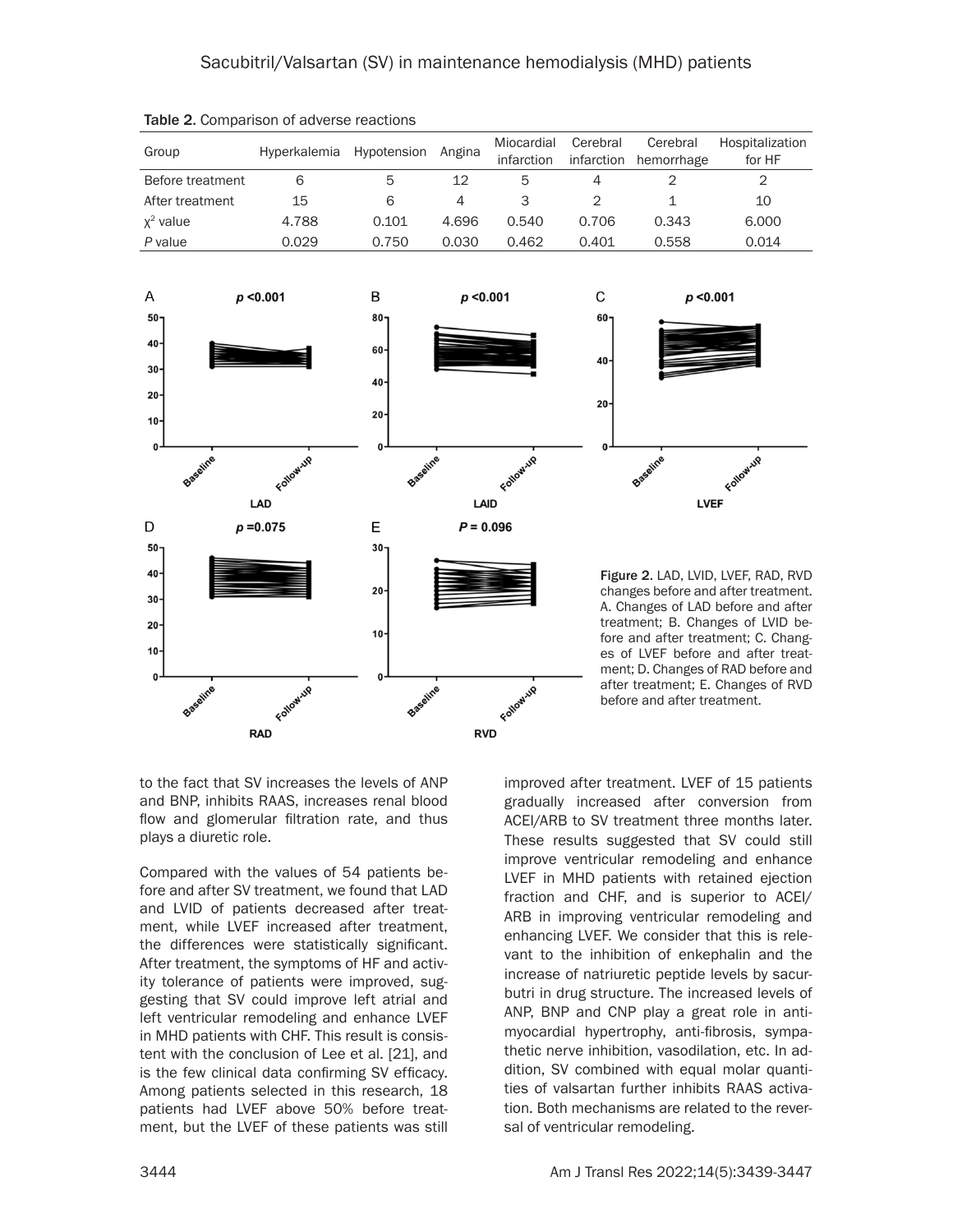

Figure 3. SBP, DBP changes before and aftertreatment. A. Changes of SBP before and after treatment; B. Changes of DBP before and after treatment.



Dosage of antihypertensive drugs /DDD ratio

Figure 4. Change of antihypertensive drug dose before and after treatment.

Hypertension is very common in MHD patients [22], and many patients have "refractory hypertension" whose blood pressure still cannot be controlled at the target level after combined application of 3 or more antihypertensive drugs [23]. British HARP-III study manifested that SV could reduce blood pressure in CKD patients by an average of 5.4 mmHg (95% CI-7.4~-3.4) in SBP and 2.1 mmHg (95% CI-3.3~-1.0) in DBP [24]. Our study also observed that the SBP and DBP of patients before dialysis decreased after SV treatment compared with those before treatment, and the dose or type of oral antihypertensive drugs decreased, with statistically marked differences. It is suggested that SV can effectively reduce the blood pressure of MHD patients with hypertension, which is considered to be related to the dual antihypertensive effect of SV. Some hypertensive patients who received SV therapy also received other antihypertensive drugs. After SV treatment, the calibration value of other oral antihypertensive

drugs decreased, indicating the antihypertensive effect of SV, which may add new options for the treatment of "refractory hypertension".

Our study also recorded the occurrence of related adverse reactions in 54 patients within 6 months before and during SV treatment. It was found that the number of patients with hyperkalemia increased after treatment,

while the number of those with angina pectoris and hospitalization for HF decreased after treatment, with statistically significant differences. Although the serum potassium of MHD patients is affected by dialysis, diet, drugs, etc, there is a large fluctuation. However, the difference in the incidence of hyperkalemia before and after treatment should be noted. We considered that the increase in hyperkalemia was mainly related to the dual antagonistic effect of natriuretic peptide and RAAS inhibitor against aldosterone. This was also confirmed by the observation that hyperkalemia after treatment mainly occurred in MHD patients with urine. After treatment, the number of angina pectoris and hospitalization for HF decreased, which was mainly related to the effects of SV on atherosclerosis, cardiac remodeling and LVEF enhancement. Symptomatic hypotension, myocardial infarction, cerebral infarction, cerebral hemorrhage and other events associated with SV were not observed, and there was no statistical difference before and after treatment.

Nevertheless, the present study still has some limitations. First, this was a retrospective study, but our sample size was inadequate. Second, our patients with MHD and CHF were treated only with the SV regimen, which prevented us from collecting additional samples. Third, our follow-up time is relatively short, whether there is a long-term effect of SV regimen on patients needs further study. Hence, we hope to conduct a randomized controlled study to continuously improve our conclusions.

#### Conclusion

In conclusion, SV could improve left atrial and left ventricular remodeling in MHD patients with CHF, enhance LVEF, improve cardiac func-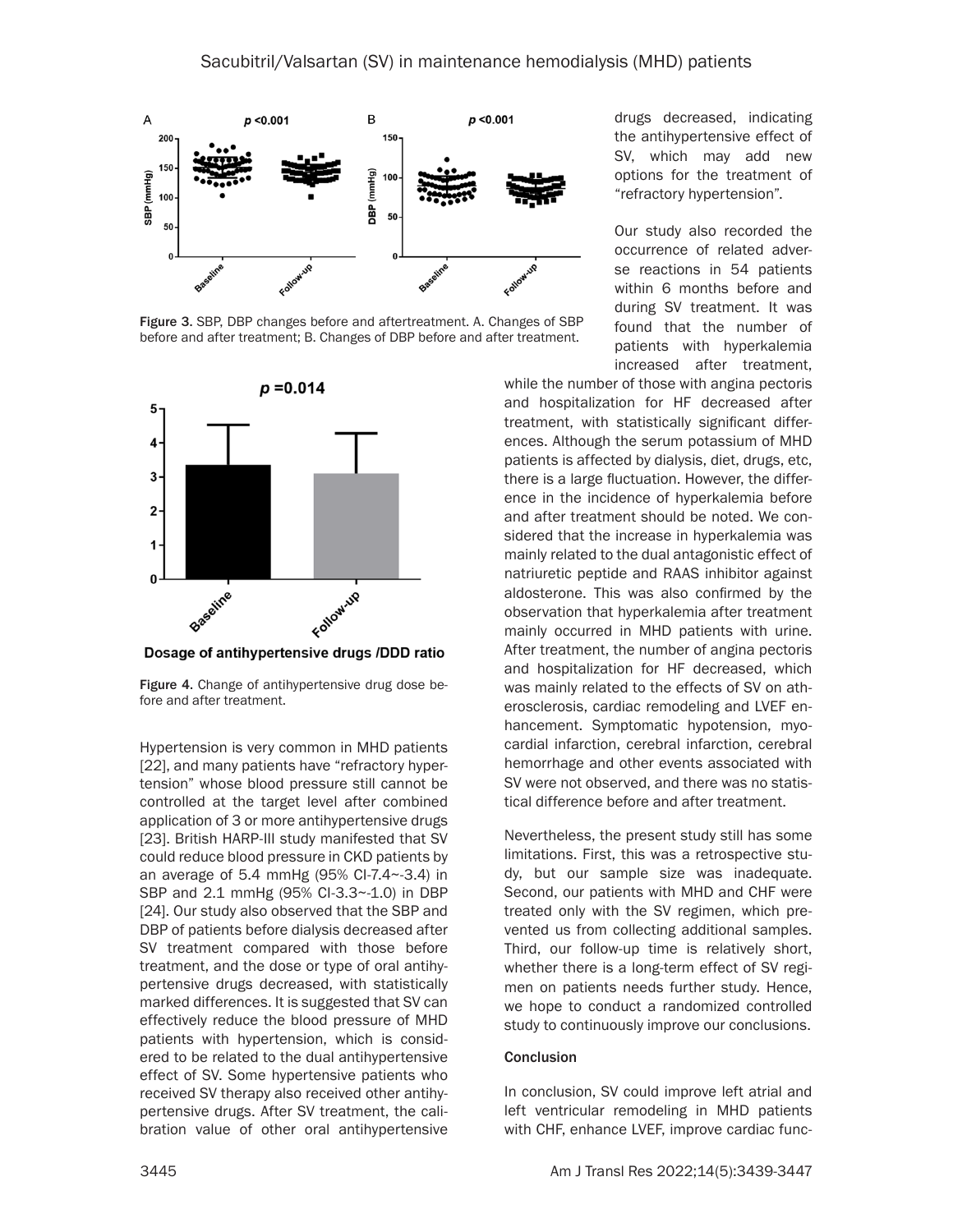tion, and reduce the incidence of angina pectoris and hospitalization for HF. In MHD patients combined with hypertension, it could effectively control blood pressure, and does not increase the occurrence of myocardial infarction, cerebral infarction, cerebral hemorrhage and other events in patients. Because SV has the dual antagonistic effect on aldosterone, attention should be paid to the prevention of hyperkalemia in MHD patients with urine. This is an observational study in the real world with a small sample size, and its results need to be further confirmed by more rigorous studies. In the near future, RCT studies should be designed to further explore the SV effects on the heart, blood pressure and blood vessels in MHD patients.

## Disclosure of conflict of interest

None.

Address correspondence to: Ying Gong, Department of Nephrology, The First Affiliated Hospital of Chongqing Medical University, No. 1 Youyi Road, Yuanjiagang, Yuzhong District, Chongqing 400016, P. R. China. Tel: +86-023-89011495; E-mail: [gong-](mailto:gong923@163.com)[923@163.com](mailto:gong923@163.com)

#### References

- [1] Chen MX. Current situation and future of nephrology in China. Chin Med News 2021; 36: 19-19.
- [2] Wakasugi M, Narita I, Iseki K, Asahi K, Yamagata K, Fujimoto S, Moriyama T, Konta T, Tsuruya K, Kasahara M, Shibagaki Y, Kondo M and Watanabe T. The effect of CKD on associations between lifestyle factors and all-cause, cancer, and cardiovascular mortality: a populationbased cohort study. Intern Med 2021; 60: 2189-2200.
- [3] Jankowski J, Floege J, Fliser D, Bohm M and Marx N. Cardiovascular disease in chronic kidney disease: pathophysiological insights and therapeutic options. Circulation 2021; 143: 1157-1172.
- [4] Himmelfarb J, Vanholder R, Mehrotra R and Tonelli M. The current and future landscape of dialysis. Nat Rev Nephrol 2020; 16: 573-585.
- [5] Li M, Li Y, Lv J, Xu H, Wu X, Wen W, Wang W and Yang H. The effects of glucose-free and glucose-containing dialysate during dialysis in MHD patients: a prospective cross-over study. Perfusion 2021; 2676591211042726.
- [6] Bozkurt B and Khalaf S. Heart failure in women. Methodist Debakey Cardiovasc J 2017; 13: 216-223.
- [7] Chen XN, Pan XX, Yu HJ, Shen PY, Zhang QY, Zhang W, Ren H, Qian Y, Zhu P and Chen N. Analysis of cardiovascular disease in Chinese in-patients with chronic kidney disease. Intern Med 2011; 50: 1797-1801.
- [8] McMurray JJ, Packer M, Desai AS, Gong J, Lefkowitz M, Rizkala AR, Rouleau JL, Shi VC, Solomon SD, Swedberg K and Zile MR; PARA-DIGM-HF Committees Investigators. Baseline characteristics and treatment of patients in prospective comparison of ARNI with ACEI to determine impact on global mortality and morbidity in heart failure trial (PARADIGM-HF). Eur J Heart Fail 2014; 16: 817-825.
- [9] Bayard G, Da Costa A, Pierrard R, Romeyer-Bouchard C, Guichard JB and Isaaz K. Impact of sacubitril/valsartan on echo parameters in heart failure patients with reduced ejection fraction a prospective evaluation. Int J Cardiol Heart Vasc 2019; 25: 100418.
- [10] De Vecchis R, Ariano C and Soreca S. Antihypertensive effect of sacubitril/valsartan: a meta-analysis. Minerva Cardioangiol 2019; 67: 214-222.
- [11] Heart Failure Group of Chinese Society of Cardiology of Chinese Medical Association; Chinese Heart Failure Association of Chinese Medical Doctor Association; Editorial Board of Chinese Journal of Cardiology. Chinese guidelines for the diagnosis and treatment of heart failure 2018. Zhonghua Xin Xue Guan Bing Za Zhi 2018; 46: 760-789.
- [12] Dudley WN, Benuzillo JG and Carrico MS. SPSS and SAS programming for the testing of mediation models. Nurs Res 2004; 53: 59-62.
- [13] Le Berre M, Gerlach JQ, Dziembala I and Kilcoyne M. Calculating half maximal inhibitory concentration (IC50) values from glycomics microarray data using graphpad prism. Methods Mol Biol 2022; 2460: 89-111.
- [14] Lu W, Ren C, Han X, Yang X, Cao Y and Huang B. The protective effect of different dialysis types on residual renal function in patients with maintenance hemodialysis: a systematic review and meta-analysis. Medicine (Baltimore) 2018; 97: e12325.
- [15] Wouk N. End-stage renal disease: medical management. Am Fam Physician 2021; 104: 493-499.
- [16] Tangren J, Nadel M and Hladunewich MA. Pregnancy and end-stage renal disease. Blood Purif 2018; 45: 194-200.
- [17] Docherty KF, Vaduganathan M, Solomon SD and McMurray JJV. Sacubitril/Valsartan: neprilysin inhibition 5 years after PARADIGM-HF. JACC Heart Fail 2020; 8: 800-810.
- [18] Heyse A, Manhaeghe L, Mahieu E, Vanfraechem C and Van Durme F. Sacubitril/valsartan in heart failure and end-stage renal